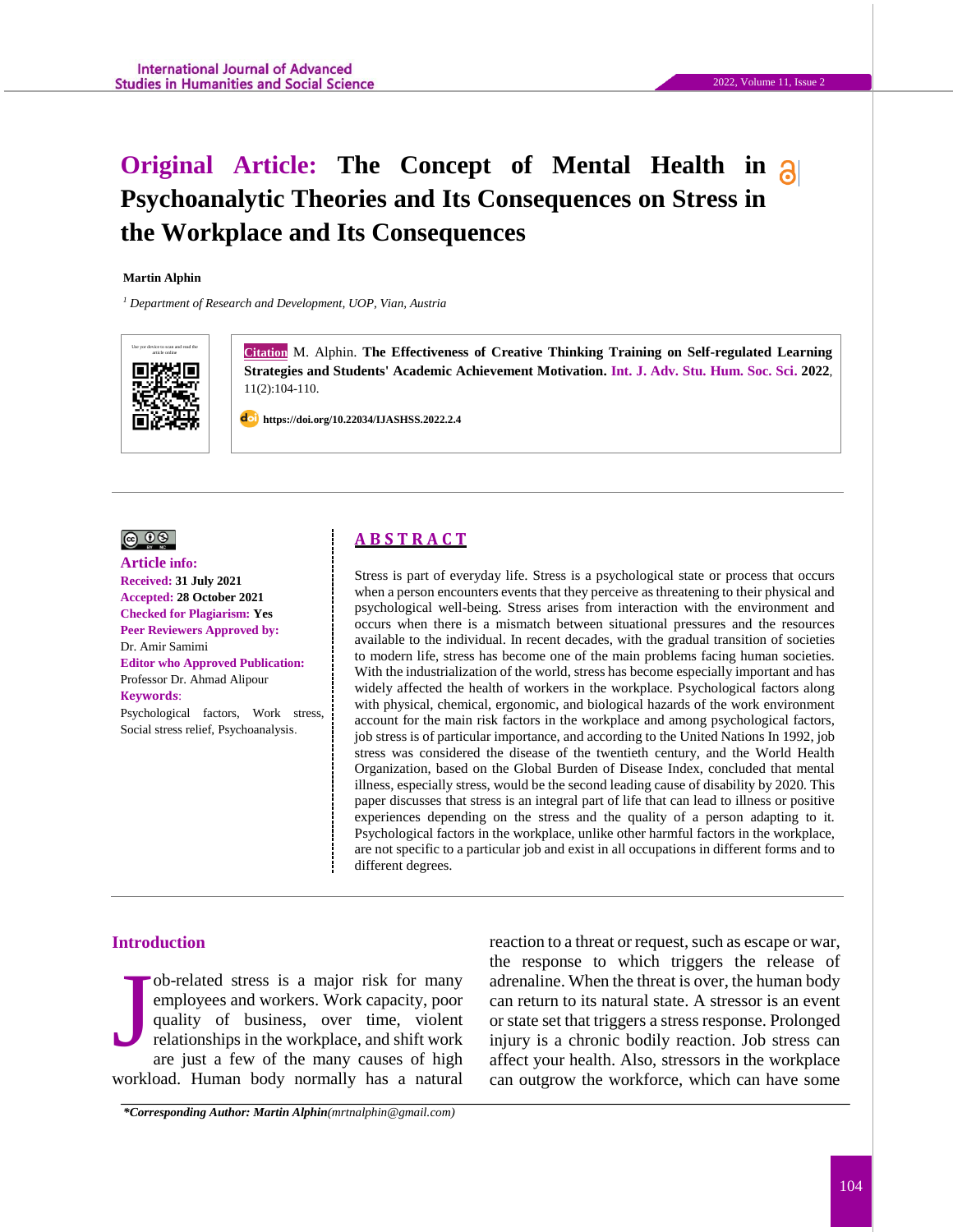#### **International Journal of Advanced Studies in Humanities and Social Science**

effect on their situation. Workers who have overworked remain at low ranks regardless of their effort, so overwork is a stressful factor. Employees feel anxious and their heart rate goes up and down because they cannot control their work capacity, which can lead to burnout. Public Employees Federation (P.E.F) members have experienced painful dramatic changes [1-6]. The state budget is delayed, a budget deficit is created, and contract negotiations are protracted. These changes develop the environment that increases the number of sources of stress and includes the role burden and the underlying cause of burnout. In the last decade, the issue of stress and its effects in the organization has been one of the main topics in managing organizational behavior and analyzes and eliminates stress in the organization as a pest of activities [7-10]. Paying attention to the work environment and working conditions of the employees is something that raises the quality of work, maintains the health and well-being of the employees, and has been considered for more and better use during the working years. Considering the effect of job stress on employees 'lives and work, those involved in such systems should find the factors related to satisfaction and pay attention to the improvement and promotion of employees' efficiency. In 1992, the United Nations declared job stress a disease of the twentieth century; shortly afterward, the World Health Organization (WHO) declared occupational stress to be a worldwide problem [11-14]. Job stress as one of the most important characteristics of the work environment is physical or emotional burnout that arises as a result of real or mental problems. The word stress is derived directly from Latin and means to impose, pressure and fatigue. The word has quickly become widespread and has become one of the common terms of the last five decades. Stress is defined as a non-specific response of the organism to any demand or change in physical condition. According to the definition of the National Institute of Occupational Safety and Health (NIOSH), a person faces job stress when there is no coordination between job needs and his abilities, capabilities, and desires. In this definition, while emphasizing the lack of coordination with the abilities and capabilities of the individual, attention is also paid to individual desires [15-19]. Kendall and colleagues have described stress as a natural and predictable experience in life and work, emphasizing that not all stress outcomes are

negative, and that stress is sometimes negative and sometimes has positive consequences. Symptoms of job stress appear in three areas: Mental, physical, and behavioral. The psychological realm of job stress is associated with job dissatisfaction. This dissatisfaction is one of the most common consequences of job stress that causes depression, anxiety, boredom, sexual disorders, feelings of failure, isolation, and disgust [20-23].

### **Role Characteristics**

The structure of psychological factors in the workplace is a way to gain a proper understanding of job stress. In this regard, researchers, especially using role theory, have tried to identify and understand issues related to stress. To what extent do role-playing pressures affect the occurrence of iob stress?

According to the results of these studies, there are three types of characteristics for the role [24- 27]: a) *Role ambiguity*, which is one of the factors in the work environment that may lead to job stress. Role ambiguity has been defined as one of the characteristics of a role, a job situation in which some information is incomplete, inaccurate, or misleading to perform the job, so one does not know what to expect from him or her. Doing their job, ambiguity of role leads to stress when it prevents a person from productivity and career advancement [28-31], b) *role overload*, which is considered to be another source of job stress, meaning that if a person cannot cope with a job that is part of a certain job, he will suffer from stress [32]. It causes stress in employees in certain jobs, i.e. a situation in which personal skills are not fully used. In other words, the skills and abilities of the individual can be used as little as possible, while overload plays a role in many accidents (imposed on employees). Rarely has the role of limiting and deterrent. In general, it can be said that a low workload has an unpleasant consequence when the ability of employees is more than necessary for the job assigned to them [33-35], and c) *role incompatibility*, which is also recognized as a stressor. Role incompatibility occurs when giving in to a set of job requirements by accepting the set. Other job requirements may not be generally possible, such as the accountant of a company being asked to create false accounts or so-called accounting to reduce the tax owed to the company.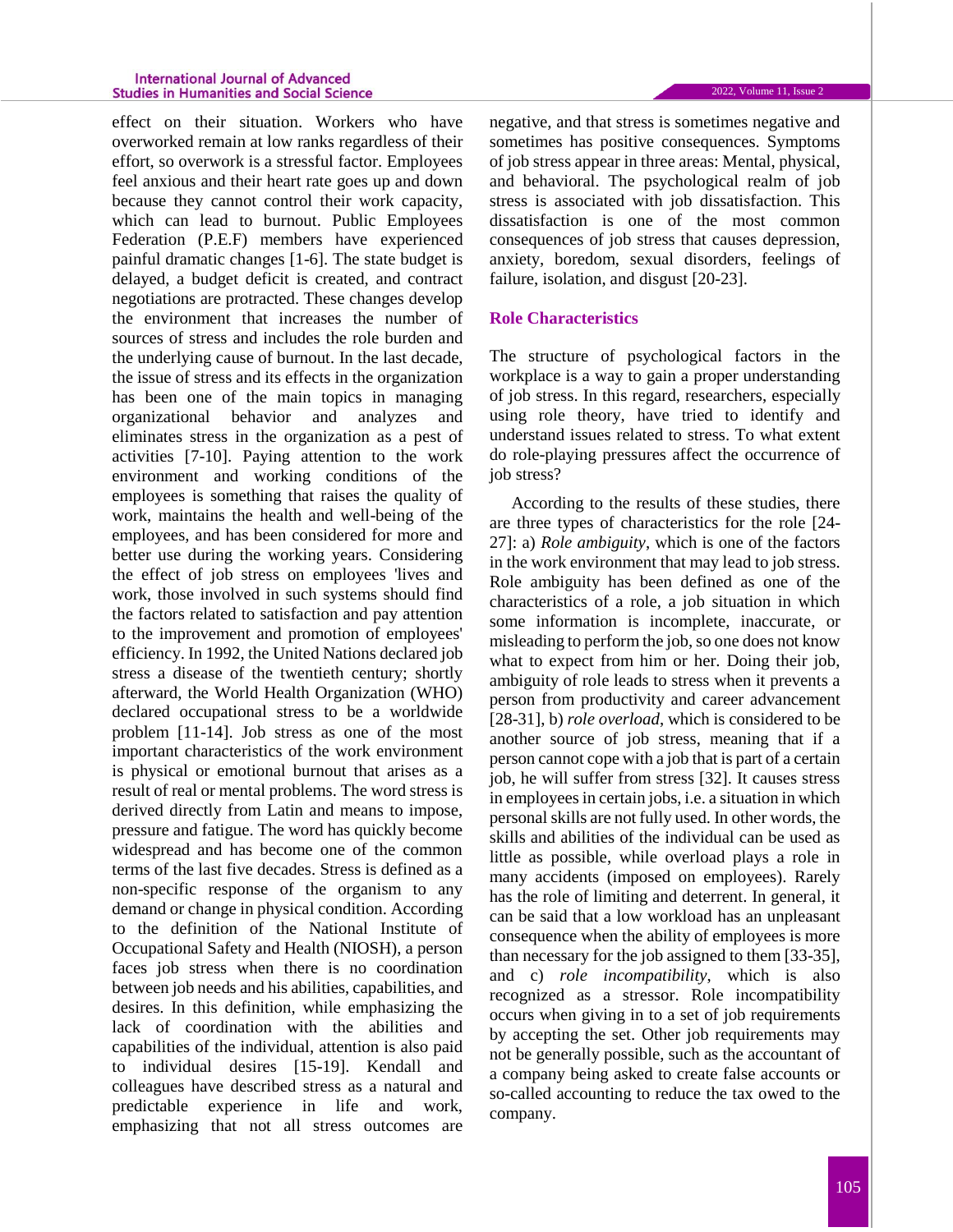# **Symptoms of Job Stress**

Physical symptoms of job stress include cardiovascular, gastrointestinal, allergies and skin diseases, sleep disturbances, headaches and respiratory disorders. Behavioral symptoms also include individual behaviors such as abstinence from work, alcohol consumption, smoking, coffee and drugs, overeating or anorexia, militant behaviors towards co-workers or family members, and organizational behaviors such as absenteeism, leaving work, increasing accidents and reduced productivity and performance. Symptoms of job stress are divided into three main groups: a) Psychological symptoms such as emotional and cognitive problems, depression, anxiety, feelings of inadequacy, isolation, and group mental illness, b) Physical symptoms such as increased heart rate, hypertension, heart disease, gastrointestinal disorders, headache, musculoskeletal disorders, immune system disorders, as well as contradictory information about the increased incidence of various cancers, and c) behavioral symptoms such as absenteeism Drug, alcohol, drug, and tobacco abuse [36-38].

#### **Consequences of Job Stress**

One of the consequences of job stress is the effect on job performance. Job stress to the extent that it does not exceed the abilities and capacities of the individual can improve performance by increasing motivation, but if it exceeds the coping capacity of individuals, it can have a debilitating effect on individual and organizational performance [39-41]. The results of most studies show a negative relationship between job stress and performance and this is if the job stress of key employees or a large number of the organization's workforce under it can affect the health and performance of the organization, and in this case, the organization not only does not receive the best from its employees, but its performance in a competitive market may be increasingly affected. The effect of organizational stress is associated with the increased workload, early staff turnover, inappropriate communication with the client, reduced job security, unhealthy work environment, and poor quality control of products. In other words, the higher the level of organizational stress, the more frequent the mentioned factors are. Cardiovascular diseases, gastrointestinal disorders, physical injuries,

physical fatigue, headache, increases referrals to the clinic, loss of appetite and weight loss, increased risky behaviors, disruption of family and friends' relationships, aggression, suicide, or attempted stress for work. Neuer et al., found that factors related to the work environment affect marital satisfaction and there is a close relationship between needs, conflicts, and job stress, and marital and family conflicts [42-44]. In other words, increasing marital problems and differences significantly reduces job satisfaction and increasing marital satisfaction is significantly associated with increased job satisfaction. The results of Roberts and Lonson (2019) also showed that job stress and burnout affect couples' interactions at the end of a working day and job stress is far more dangerous for marital interactions than physical burnout. They also concluded that the job stress of each couple creates an emotional and physiological atmosphere in which both spouses experience many of the symptoms associated with marital distress and the possibility of future separation [45-47].

In other words, stress caused by the characteristics and working conditions of individuals can affect other areas of life, including the quality of their relationships and marital satisfaction. In other words, job stressors, such as overwork, lack of support, and negative interactions with co-workers, cause a person to feel irritated, stressed, and frustrated. Following this situation and after a stressful workday, the remaining employee transmits these feelings to the home with him/her, and finally, this issue increases the possibility of engaging in maladaptive interactions with the spouse. On the other hand, job stress also makes a person susceptible to various physical and mental illnesses. In other words, in today's complex world, stress is both one of the characteristics of human life inseparable from his life and as a serious threat to physical, psychological, family, and social actions. However, with proper knowledge and understanding, through studies and research, it can be controlled and its side effects can be reduced as much as possible [48]. In this case, the time and opportunity that could have been used to find new ways of dealing with the reality and the problem are wasted [49-51].

#### **Types of Inefficient and Useless Confrontations**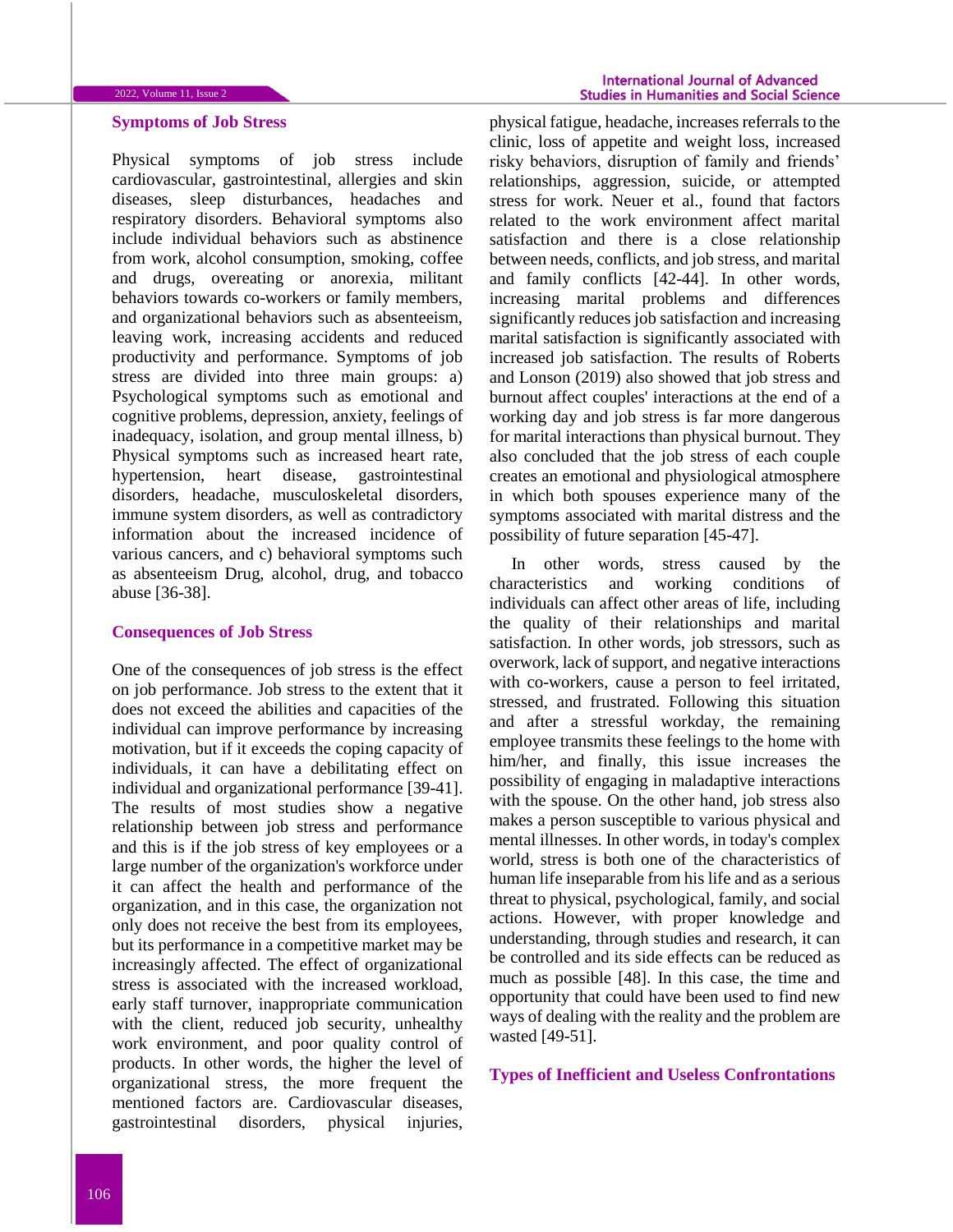It includes a set of coping techniques that although used to change the source of stress and improve the feelings of a stressful situation, unfortunately, they can make this situation worse; therefore, they cannot be interpreted as coping skills as follows:

a) *Irrational thinking*: In this case, the person unrealistically emphasizes the negative aspects of the problem and evaluates the problems more than what is and is unsolvable.

b) *Dealing with painful feelings through wishful thinking*: This confrontation is a way to neutralize what has happened. These thoughts typically begin with a phrase such as: If only or I wish it were not true that sometimes these thoughts happen in the way they should, if only it is a way of coping with the temporary evasion of suffering from the truth, the disadvantage of which is that no amount of wish will replace the truth and it will be too late. Or soon the reality will show its face. In this case, the time and opportunity that could have been used to find new ways of dealing with the reality and the problem that has occurred are wasted [49-51].

c) *Using drugs to escape suffering*: Sometimes people use drugs such as alcohol, nicotine, opium, heroin, and sleeping pills, and antidepressants to relieve the pain caused by stress and crises without a doctor's prescription. The use of these drugs and the ones that have recently been added to these factors and are marketed under different names, such as ecstasy, brings many risks and while complicating the process of psychological reconstruction, they often become a new source of increased suffering for the user, for example. Alcohol causes a loss of inner self-control or selfcontrol, and the person becomes violent when angry [52-54]. Misuse of substances also adversely affects our mental processes, which have already been inadequate by stress and excitement, and the skills such as judgment, planning, reasoning, and concentration needed to solve a problem are doubly damaged [55].

d) *Impulsive behaviors:* They refer to a special way of coping during which a person without thinking, thinking, and evaluating correctly what has happened or will happen immediately take action and action and typically leads to a worsening of the situation [56].

e) *No mental and behavioral involvement:* In this confrontation, the person engages in various behaviors with different behaviors and thus tries not to think about the problem, for example, having fun with another person, taking refuge in daily dreams,

escaping from the problem of sleeping or watching TV and watching movies [56].

#### **Research Planning**

Is research planning about thinking about how to deal with the crisis? Planning processes are based on the percentage of practical action in planning what practical action to take and how best to deal with the problem. In many ways, the search for social and emotional support seems to be a functional phenomenon. On the other hand, sources of empathy are sometimes used to express their feelings and there is evidence that social support through this may not always be adaptable. According to some findings, people who focus on problem-solving skills are more likely to adapt to difficult situations than those who use emotional coping, and are more likely to adapt to difficult situations.

Coping responses may be problematic in nature or have emotional consequences, but usually, a set of two methods is used. Coping responses are divided into three categories: a) Cognitive active responses, b) Active behavioral responses, and c) avoidance responses. Cognitively active coping responses are responses that assess stress with the resulting emotional outcomes. Active cognitive coping helps to deal with stress more calmly, logically, and in an organized manner, and even if there is no basic plan for controlling or relieving it, the stress persists. In these responses, active behavioral coping is introduced. Behavioral coping is when a person reorganizes the environment to minimize stress in this way. Some form of stress avoidance is called avoidance response. In general, people use all of these answers, but depending on gender, age, level of education, etc., people's coping responses vary. Experiences gained in different types of coping responses show the extent to which a person uses different coping skills. Lazarus (2019) also argues that in dealing with a stressful situation, one usually combines coping strategies focused on task and emotion, and uses strategies for emotional situations to satisfy one's life. Many people are unable to resolve, minimize, or tolerate stress, and usually do not use the suggested methods and use the methods that Carver and his colleagues (2019) use as a response, called ineffective coping strategies, which in turn cause more stress.

## **Conclusion**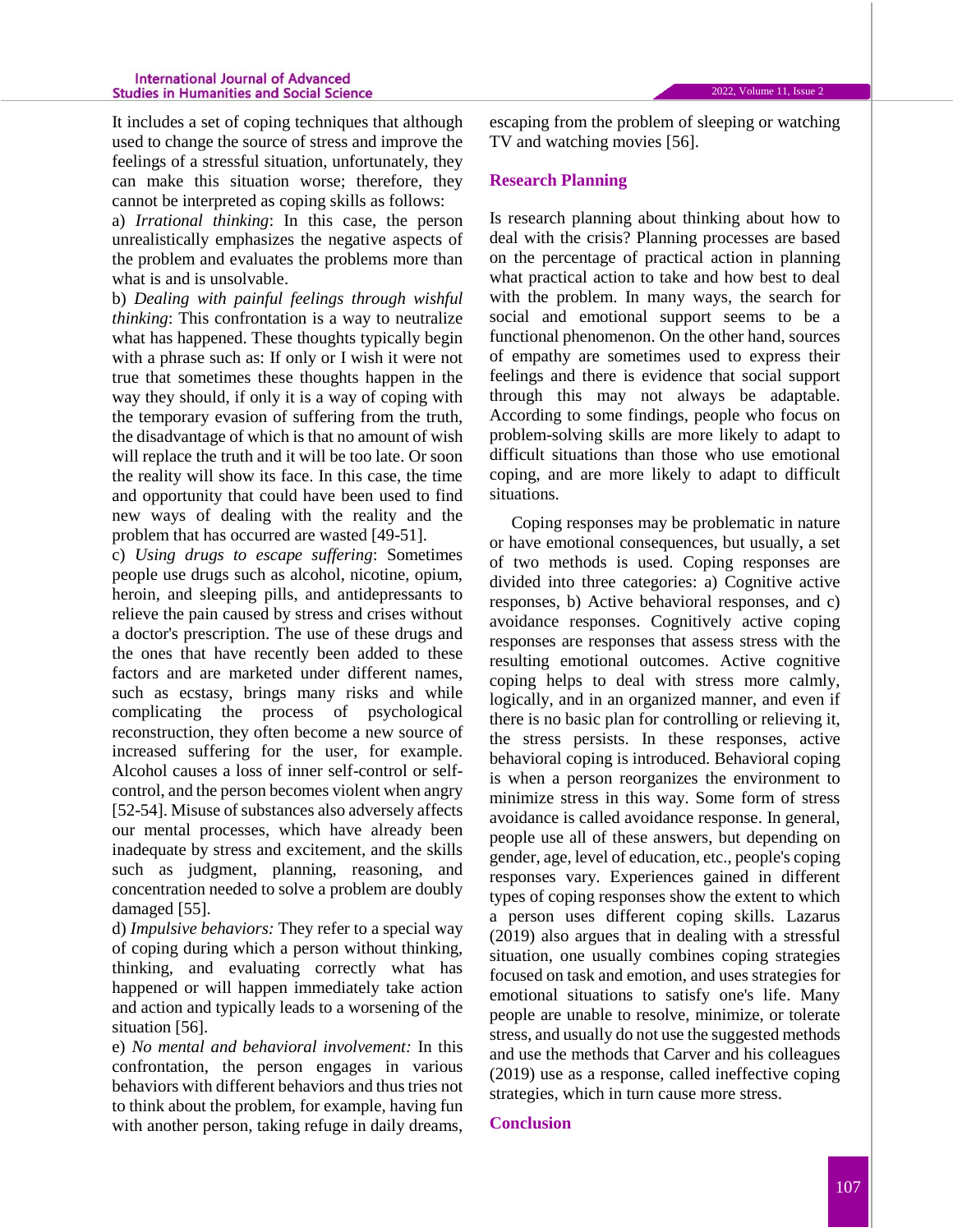Considering the research on job variables, mental health, and coping strategies, it has been observed that most of the researches have examined the relationship between two variables, while it seems that coping methods have a mediating role in the effect of job stress on mental health and the study of this type of mediating role has been done less in the scope of research literature, so the present study seeks to increase awareness and increase existing knowledge in the field of relationship between research variables and this research can be an effective step in enriching more information in this regard. On the other hand, it seems that conducting more and more in-depth studies to better understand the relationships between important variables such as job stress, coping strategies and mental health in employees can provide a clearer picture of how the relationships between these variables to use them to reduce job dissatisfaction and ultimately improve the quality of service delivery. On the other hand, Jihad Keshavarzi has large missions in the field of food security and self-sufficiency in the production of basic products and development of export of agricultural products, protection of natural resources, and providing opportunities for growth of 6.5% in the agricultural sector; therefore, research in this organization, in the field of job stress and mental health of employees and elimination of possible shortcomings, can provide the country with progress in the field of agriculture and natural resources.

## **References**

[1]A. Amini, H. Shahpoori Arani, M. Milani Fard, *Eurasian Journal of Science and Technology*, **2021**, *1(6)*, 421-424. **[\[Crossref\]](10.22034/jstr.2021.291347.1050), [\[Publisher\]](http://ejst.samipubco.com/article_133942.html)** 

[2]A. Mohammad Milani Fard, M. Milani Fard, *Eurasian Journal of Science and Technology*, **2021**, *1(6)*, 384-398. **[\[Crossref\]](10.22034/jstr.2021.289470.1047), [\[Publisher\]](http://ejst.samipubco.com/article_132494.html)** 

[3]A. Samimi, *Advanced Journal of Chemistry-Section A*, **2021**, *4(3)*, 206-218. **[\[crossref\]](http://dx.doi.org/10.22034/ajca.2021.277905.1248), [\[Google Scholar\]](https://scholar.google.com/citations?hl=en&user=YhvFZdcAAAAJ&view_op=list_works&sortby=pubdate), [\[Publisher\]](http://www.ajchem-a.com/article_130196.html)**

[4]A. Samimi, *International Journal of Innovation and Applied Studies*, **2012**, *1(1)*, 1-6. **[\[Google](https://scholar.google.com/citations?hl=en&user=YhvFZdcAAAAJ&view_op=list_works&sortby=pubdate)  [Scholar\]](https://scholar.google.com/citations?hl=en&user=YhvFZdcAAAAJ&view_op=list_works&sortby=pubdate), [\[Publisher\]](https://hal.archives-ouvertes.fr/hal-00771567)**

[5]A. Samimi, *International Science and Investigation journal*, **2014**, *3(1)*, 57-64. **[\[Google](https://scholar.google.com/citations?hl=en&user=YhvFZdcAAAAJ&view_op=list_works&sortby=pubdate)  [Scholar\]](https://scholar.google.com/citations?hl=en&user=YhvFZdcAAAAJ&view_op=list_works&sortby=pubdate)**

[6]A. Samimi, *Journal of Engineering in Industrial Research*, **2021**, *2(2)*, 71-76. **[\[crossref\]](http://dx.doi.org/10.22034/jeires.2021.269282.1021), [\[Google](https://scholar.google.com/citations?hl=en&user=YhvFZdcAAAAJ&view_op=list_works&sortby=pubdate)  [Scholar\]](https://scholar.google.com/citations?hl=en&user=YhvFZdcAAAAJ&view_op=list_works&sortby=pubdate), [\[Publisher\]](http://www.jeires.com/article_129037.html)**

[7]A. Samimi, *Journal of Exploratory Studies in Law and Management*, **2020**, *7(3)*, 132-137. **[crossref], [\[Google Scholar\]](https://scholar.google.com/citations?hl=en&user=YhvFZdcAAAAJ&view_op=list_works&sortby=pubdate), [\[Publisher\]](http://worldofresearches.com/ojs-2.4.4-1/index.php/CJNMS/article/view/941)**

[8]A. Samimi, *Advanced Journal of Chemistry-Section A*, **2021**, *4(3)*, 206-218. **[\[Crossref\]](10.22034/ajca.2021.277905.1248), [\[Google Scholar\]](https://scholar.google.com/citations?view_op=view_citation&hl=en&user=YhvFZdcAAAAJ&sortby=pubdate&citation_for_view=YhvFZdcAAAAJ:Zh0EY9V9P6UC), [\[Publisher\]](http://www.ajchem-a.com/article_130196.html)**

[9]A. Samimi, *Journal of Exploratory Studies in Law and Management*, **2020**, *7(3)*, 114-119. **[\[Google Scholar\]](https://scholar.google.com/citations?hl=en&user=YhvFZdcAAAAJ&view_op=list_works&sortby=pubdate), [\[Publisher\]](http://worldofresearches.com/ojs-2.4.4-1/index.php/CJNMS/issue/view/115)**

[10] A. Samimi, S. Zarinabadi, *Journal of Engineering Technology*, **2016**, *5(2)*, 108-115. **[\[Google Scholar\]](https://scholar.google.com/citations?hl=en&user=YhvFZdcAAAAJ&view_op=list_works&sortby=pubdate)**

[11] A. Samimi, S. Zarinabadi, *American Journal of Engineering and Technology Research*, **2014**, USA 14 (22014). **[\[Google Scholar\]](https://scholar.google.com/citations?hl=en&user=YhvFZdcAAAAJ&view_op=list_works&sortby=pubdate)**

[12] A. Samimi, *Elixir International Journal*, **2016**, *90(1)*, 37901-37906. **[\[Google Scholar\]](https://scholar.google.com/citations?hl=en&user=YhvFZdcAAAAJ&view_op=list_works&sortby=pubdate), [\[Publisher\]](https://www.elixirpublishers.com/index.php?route=articles/archives&month=January&year=2016&sort=a.title&order=DESC&page=4)**

[13] A. Samimi, , *International Science and Investigation journal*, **2015**, *4(1)*, 9-20. **[\[Google](https://scholar.google.com/citations?hl=en&user=YhvFZdcAAAAJ&view_op=list_works&sortby=pubdate)  [Scholar\]](https://scholar.google.com/citations?hl=en&user=YhvFZdcAAAAJ&view_op=list_works&sortby=pubdate)**

[14] A. Samimi, *Journal of Engineering in Industrial Research*, **2021**, *2(2)*, 71-76. **[\[Crossref\]](https://dx.doi.org/10.22034/jeires.2021.269282.1021), [\[Google Scholar\]](https://scholar.google.com/citations?hl=en&user=YhvFZdcAAAAJ&view_op=list_works&sortby=pubdate), [\[Publisher\]](http://www.jeires.com/article_129037.html)**

[15] A. Susanabadi, M. Saleh Sadri, H. Taleby, S. Etemadi, B. Mahmoodiyeh, M. MilaniFard, *Annals of the Romanian Society for Cell Biology,* **2021***, 25(6)*, 2703-2716. **[\[Google Scholar\]](https://scholar.google.com/scholar?hl=en&as_sdt=0%2C5&q=A+Susanabadi%2C+M+Saleh+Sadri%2C+H+Taleby%2C+S+Etemadi%2C+B+Mahmoodiyeh%2C+M+MilaniFard%2C+Evaluating+the+Outcome+of+Total+Intravenous+Anesthesia+and+Single+Drug+Pharmacological+to+Prevent+Postoperative+Vomiting%3A+Systematic+Review+and+Meta-Analysis%2C+Annals+of+the+&btnG=), [\[Publisher\]](https://www.annalsofrscb.ro/index.php/journal/article/view/5896)**

[16] A. Yarahmadi, K. Kamrava, A. Shafee, M. Milanifard, M. Aghajanpour, A. Mohebbi, *Journal of Pharmaceutical Research International*, **2019**, 1- 6. **[\[Crossref\]](10.9734/jpri/2019/v31i630369), [\[Google Scholar\]](https://scholar.google.com/scholar?hl=en&as_sdt=0%2C5&q=Investigation+of+Olfactory+Function+Following+Septorhinoplasty+in+Iranian+Population+by+Rapid+Smell+Test+%28RST%29&btnG=), [\[Publisher\]](https://www.journaljpri.com/index.php/JPRI/article/view/30369)**

[17] A. Bozorgian, S. Zarinabadi, A. Samimi, *Journal of Chemical Reviews*, **2020**, *2*, 122-129. **[\[Crossref\]](https://dx.doi.org/10.33945/SAMI/JCR.2020.2.5), [Google [Scholar\]](https://scholar.google.com/scholar?hl=en&as_sdt=0%2C5&q=+Optimization+of+Well+Production+by+Designing+a+Core+pipe+in+one+of+the+Southwest+oil+Wells+of+Iran&btnG=), [\[Publisher\]](http://www.jchemrev.com/article_103699.html)**

[18] A.M.M. Fard, M.M. Fard, *Journal of Science and Technology Research, 2021, 1(°),*  $\forall \lambda \in \mathcal{F}(\cdot)$ *.* [\[Crossref\]](https://doi.org/10.22034/JSTR.2021.289424.1046), [\[Google Scholar\]](https://scholar.google.com/citations?user=EvCwnBMAAAAJ&hl=en), [\[Publisher\]](http://jstr.samipubco.com/article_132074.html)

[19] A.M.M. Fard, M.M. Fard, *Journal of Science and Technology Research*, **2021**, *1(6)*, 384-398. **[\[Crossref\]](http://dx.doi.org/10.22034/jstr.2021.289470.1047), [\[Google Scholar\]](https://scholar.google.com/citations?user=EvCwnBMAAAAJ&hl=en), [\[Publisher\]](http://jstr.samipubco.com/article_132494.html)**

[20] A.M. Milani Fard, M. Milani Fard, *Eurasian Journal of Science and Technology*, 2021, 1(5), 284-301. **[\[Crossref\]](https://doi.org/10.22034/JSTR.2021.289424.1046), [\[Google Scholar\]](https://scholar.google.com/citations?user=EvCwnBMAAAAJ&hl=en), [\[Publisher\]](http://jstr.samipubco.com/article_132074.html)** 

[21] Barmasi, *Journal of Engineering in Industrial Research*, **2020**, *1*, 161-169. **[\[Crossref\]](http://dx.doi.org/10.22034/jeires.2020.263702.1014), [\[Google Scholar\]](https://scholar.google.com/scholar?hl=en&as_sdt=0%2C5&q=The+Effect+of+Adding+Saccharin+to+the+Bath+on+the+Hardness+and+Wear+Behavior+of+the+Coating&btnG=), [\[Publisher\]](http://www.jeires.com/article_120956.html)**

[22] Bozorgian, *Journal of Engineering in Industrial Research*, **2020**, *1*, 1-38. **[\[Crossref\]](http://dx.doi.org/10.22034/jeires.2020.260854.1000), [\[Google Scholar\]](https://scholar.google.com/scholar?hl=en&as_sdt=0%2C5&q=Investigation+of+the+history+of+formation+of+gas+hydrates%2C+&btnG=), [\[Publisher\]](http://www.jeires.com/article_120226.html)**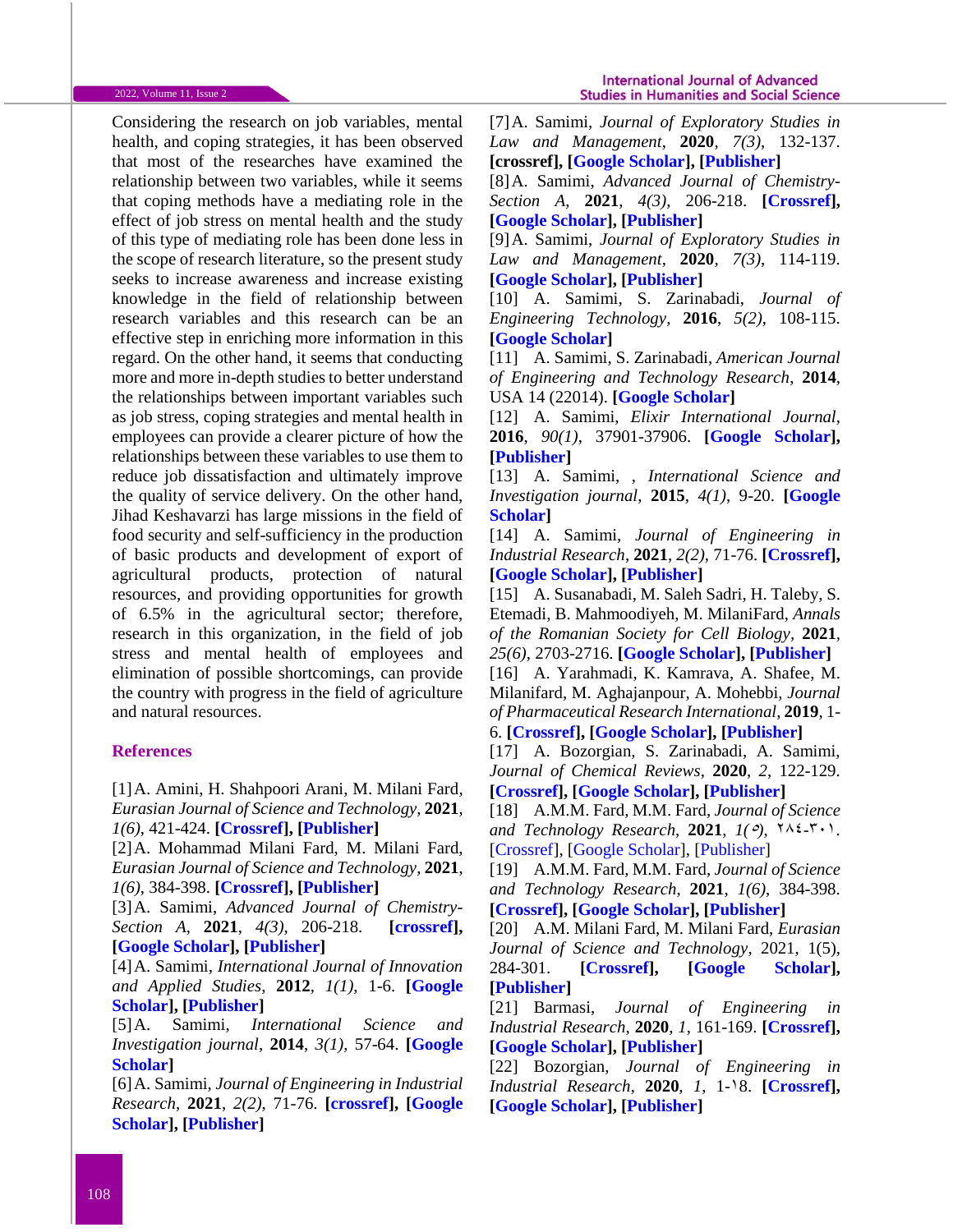[23] E. Sadat Motaharian, B. Mahmoodiyeh, S. Lorestani, M. Saleh Sadri, M. Milani Fard, A.M. Milani Fard, A. Amini, *Journal of Chemical Reviews*, **2021**, *3(3)*, 171-180. **[\[Publisher\]](http://www.jchemrev.com/article_133038.html)**

[24] E. Amouzad Mahdiraji, M. Sedghi Amiri, *Journal of Engineering in Industrial Research*, **2020**, *1*, 111-122. **[\[Crossref\]](http://dx.doi.org/10.22034/jeires.2020.261386.1004), [\[Google Scholar\]](https://scholar.google.com/scholar?hl=en&as_sdt=0%2C5&q=Optimization+of+Market+Clearing+Process+in+Power+System+with+NSGA+Algorithm&btnG=), [\[Publisher\]](http://www.jeires.com/article_120273.html)**

[25] F. Elmi Sadr, Z. Abadi, N. Elmi Sadr, M. Milani Fard, *Annals of the Romanian Society for Cell Biology,* **2021**, *25*, 6839–6852. **[\[Google](https://scholar.google.com/scholar?hl=en&as_sdt=0%2C5&q=F+Elmi+Sadr%2C+Z+Abadi%2C+N+Elmi+Sadr%2C+M+Milani+Fard%2C+Annals+of+the+Romanian+Society+for+Cell+Biology&btnG=)  [Scholar\]](https://scholar.google.com/scholar?hl=en&as_sdt=0%2C5&q=F+Elmi+Sadr%2C+Z+Abadi%2C+N+Elmi+Sadr%2C+M+Milani+Fard%2C+Annals+of+the+Romanian+Society+for+Cell+Biology&btnG=), [\[Publisher\]](https://www.annalsofrscb.ro/index.php/journal/article/view/852)**

[26] F. Gharekhani Kasa, *Journal of Engineering in Industrial Research*, **2020**, *1*, 51-74. **[\[Crossref\]](http://dx.doi.org/10.22034/jeires.2020.262801.1008), [\[Google Scholar\]](https://scholar.google.com/scholar?hl=en&as_sdt=0%2C5&q=A+Study+of+the+Architectural+Design+of+Contemporary+Museums+in+Iran%2C&btnG=), [\[Publisher\]](http://www.jeires.com/article_120681.html)**

[27] F. Rebout, *Journal of Engineering in Industrial Research*, **2020**, *1*, 19-37 **[\[Crossref\]](http://dx.doi.org/10.22034/jeires.2020.262514.1006), [\[Google Scholar\]](https://scholar.google.com/scholar?hl=en&as_sdt=0%2C5&q=CFA+Performance+Evaluation%3A+a+Comprehensive+Structural+Equation+Modeling%2C+&btnG=), [\[Publisher\]](http://www.jeires.com/article_120575.html)**

[28] F. Zare Kazemabadi, A. Heydarinasab, A. Akbarzadeh, M. Ardjmand, *Artificial cells, nanomedicine, and biotechnology*, **2019**, *47*, 3222- 3230. **[\[Crossref\]](file:///E:/Dr%20Samimi/Bearbeiten/Schablone/Journal%20of%20Science%20and%20Technology%20Research/JSTR-2105-1033/10.1080/21691401.2019.1646265), [\[Google Scholar\]](https://scholar.google.com/citations?hl=en&user=3cWk2lkAAAAJ), [\[Publisher\]](http://www.ijnc.ir/article_38621.html)**

[29] F. Zare Kazemabadi, A. Heydarinasab, A. Akbarzadehkhiyavi, M. Ardjmand, *Chemical Methodologies*, **2021**, *5*, 135-152. **[\[Crossref\]](http://dx.doi.org/10.22034/chemm.2021.121495), [\[Google Scholar\]](https://scholar.google.com/citations?hl=en&user=3cWk2lkAAAAJ), [\[Publisher\]](http://www.ijnc.ir/article_38621.html)**

[30] G.H.R. Heydari, F. Hadavand, H. Maneshi, N. Moatamed, K. Vahdat, M. Fattah, H.R.A. Otaghvar, *Iranian South Medical Journal*, **2014**, *16*, 479-485. **[Crossref], [\[Google Scholar\]](https://scholar.google.com/scholar?hl=en&as_sdt=0%2C5&q=Evaluation+of+resistancy+to+imipenem+in+positive+blood+culture+in+bushehr+educational+hospitals+-1389&btnG=), [\[Publisher\]](https://ismj.bpums.ac.ir/article-1-478-en.html)**

[31] H. Jahandideh, A. Yarahmadi, S. Rajaieh, A. Ostvar Shirazi, M. Milanifard, A. Yarahmadi, *Journal of Pharmaceutical Research International*, **2019**, 1-7. **[\[Crossref\]](10.9734/jpri/2019/v31i630380), [\[Google Scholar\]](https://scholar.google.com/scholar?hl=en&as_sdt=0%2C5&q=+H+Jahandideh%2C+A+Yarahmadi%2C+S+Rajaieh%2C+A+Ostvar+Shirazi%2C+M+Milanifard%2C+A+Yarahmadi%2C+Cone-beam+computed+tomography+guidance+in+functional+endoscopic+sinus+surgery%3A+a+retrospective+cohort+study%2C+Journal+of+Pharmaceutical+Research+International&btnG=), [\[Publisher\]](https://www.journaljpri.com/index.php/JPRI/article/view/30380)**

[32] H.A. Danesh, *Focus on Medical Sciences Journal,* **2018**, *4(2),* 9-13. **[\[Crossref\]](javascript:void(0)), [\[Google](https://scholar.google.com/scholar?hl=en&as_sdt=0%2C5&q=The+Effect+of+Interventional+Education+on+Knowledge+about+Medical+Documentation+and+Medical+Ethics+in+the+Residents+of+Arak+University+of+Medical+Sciences&btnG=)  [Scholar\]](https://scholar.google.com/scholar?hl=en&as_sdt=0%2C5&q=The+Effect+of+Interventional+Education+on+Knowledge+about+Medical+Documentation+and+Medical+Ethics+in+the+Residents+of+Arak+University+of+Medical+Sciences&btnG=), [\[Publisher\]](javascript:void(0))**

[33] H.A. Danesh, M. Saboury, A. Sabzi, M. Saboury, M. Jafary, S. Saboury, *Medical Journal of The Islamic Republic of Iran (MJIRI),* **2015**, *29(1)*, 105-109, **[\[Crossref\]](https://sites.kowsarpub.com/ijcm/articles/11463.html), [\[Google Scholar\]](https://scholar.google.com/scholar?hl=en&as_sdt=0%2C5&q=Do+not+underestimate+fournier%E2%80%99s+gangrene%3A+Report+of+8+cases+in+10+month+survey&btnG=), [\[Publisher\]](https://sites.kowsarpub.com/ijcm/articles/11463.html)**

[34] H.A. Danesh, M. Saboury, A. Sabzi, M. Saboury, M. Jafary, S. Saboury, *Medical journal of the Islamic Republic of Iran,* **2015**, *29*, 172- 176. **[\[Crossref\]](https://pubmed.ncbi.nlm.nih.gov/26034725/), [\[Google Scholar\]](https://scholar.google.com/scholar?hl=en&as_sdt=0%2C5&q=Do+not+underestimate+fournier%E2%80%99s+gangrene%3A+Report+of+8+cases+in+10+month+survey&btnG=), [\[Publisher\]](https://pubmed.ncbi.nlm.nih.gov/26034725/)**

[35] H.A. Danesh, S. Javanbakht, M. Nourallahzadeh, N.M. Bakhshani, S. Danesh, F. Nourallahzadeh, F. Rezaei, H.R.A. Otaghour, *International Journal of High Risk Behaviors and*  *Addiction*, **2019**, *8*, e66232. **[\[Crossref\]](https://dx.doi.org/10.5812/ijhrba.66232), [\[Google](https://scholar.google.com/scholar?hl=en&as_sdt=2005&sciodt=0%2C5&cites=10649001896063286674&scipsc=&q=Epidemiology+and+Mortality+of+Burn+Injuries+in+Eastern+Iran+Since+2009%3A+An+Analysis+of+2115+Cases&btnG=)  [Scholar\]](https://scholar.google.com/scholar?hl=en&as_sdt=2005&sciodt=0%2C5&cites=10649001896063286674&scipsc=&q=Epidemiology+and+Mortality+of+Burn+Injuries+in+Eastern+Iran+Since+2009%3A+An+Analysis+of+2115+Cases&btnG=), [\[Publisher\]](https://sites.kowsarpub.com/ijhrba/articles/66232.html)**

[36] H.R.A. Otaghvar, K. Afsordeh, M. Hosseini, N. Mazhari, M. Dousti, *Journal of Surgery and Trauma*, **2020**, *8*, 156-160. **[Crossref], [\[Google](https://scholar.google.com/scholar?hl=en&as_sdt=0%2C5&q=Causes+of+wound+dehiscence+in+trauma+patients+with+penetrating+and+non-penetrating+abdominal+wound+in+Rasool+Akram+Hospital+within+2017-2020&btnG=)  [Scholar\]](https://scholar.google.com/scholar?hl=en&as_sdt=0%2C5&q=Causes+of+wound+dehiscence+in+trauma+patients+with+penetrating+and+non-penetrating+abdominal+wound+in+Rasool+Akram+Hospital+within+2017-2020&btnG=), [\[Publisher\]](http://jsurgery.bums.ac.ir/browse.php?a_code=A-10-231-1&slc_lang=en&sid=1)**

[37] H.R.A. Otaghvar, M. Baniahmad, A.M. Pashazadeh, I.Nabipour, H. Javadi, L. Rezaei, M. Assadi, *Iranian Journal of Nuclear Medicine*, **2014**, *22*, 7-10. **[Crossref], [\[Google Scholar\]](https://scholar.google.com/scholar?hl=en&as_sdt=0%2C5&q=The+role+of+%5B99m%5D+Tc-Ubiquicidin+%5BUBI%5D+and+%5B99m%5D+Tc-IgG+scintigraphies+in+diagnosis+of+acute+appendicitis%3A+a+preliminary+result&btnG=), [\[Publisher\]](https://vlibrary.emro.who.int/imemr/the-role-of-99mtc-ubiquicidin-ubiand-99mtc-igg-scintigraphies-in-diagnosis-of-acute-appendicitis-a-preliminary-result-2/)**

[38] H.R.A. Otaghvar, M. Hoseini, A. Mirmalek, H. Ahmari, F. Arab, N. Amiri Mohtasham, *Iranian Journal of Surgery*, **2014**, *22*, 1-11**. [Crossref], [\[Google Scholar\]](https://scholar.google.com/scholar?hl=en&as_sdt=0%2C5&q=BREAST+SARCOMA%3A+A+REVIEW+ARTICLE&btnG=), [\[Publisher\]](http://www.ijs.ir/components4.php?rQV=8BEMApDdyFGdz9lZ8BUOyAkOklEduVmchB3XmxHQ1UzMApDZJ1WZ0l2XmxHQyATNApDZJ52bpR3Yh9lZ)**

[39] H.R.A. Otaghvar, P. Soleymanzadeh, M. Hosseini, S. Karbalaei-Esmaeili, *Journal of Cancer Research and Therapeutics*, **2015**, *11,* 655. **[\[Crossref\]](https://doi.org/10.4103/0973-1482.139346), [\[Google Scholar\]](https://scholar.google.com/scholar?hl=en&as_sdt=0%2C5&q=Primary+breast+angiosarcoma+associated+with+abnormalities+in+international+normalized+ratio+platelet+count+and+anemia&btnG=), [\[Publisher\]](https://www.cancerjournal.net/article.asp?issn=0973-1482;year=2015;volume=11;issue=3;spage=655;epage=655;aulast=Soleymanzadeh)**

[40] H.R.A. Otaghvar, S. Firoozbakht, S. Montazeri, S. Khazraie, M. Bani Ahmad, M. Hajiloo, *ISMJ*, **2011**, *14*, 134-139. **[Crossref], [\[Google Scholar\]](https://scholar.google.com/scholar?hl=en&as_sdt=0%2C5&q=A+Remarkable+Improvement+of+Patients+with+Idiopathic+Thrombocytopenic+Purpura+after+appendectomy+including+Carcinoid+tumor%2C+&btnG=), [\[Publisher\]](https://ismj.bpums.ac.ir/article-1-260-en.html)**

[41] I.M. Zeidi, H. Morshedi, H.R.A. Otaghvar, *Journal of Preventive Medicine and Hygiene*, **2020**, *61*, E601. **[\[Crossref\]](https://doi.org/10.15167/2421-4248/jpmh2020.61.4.1504), [\[Google Scholar\]](https://scholar.google.com/scholar?hl=en&as_sdt=0%2C5&q=A+theory+of+planned+behavior-enhanced+intervention+to+promote+health+literacy+and+self-care+behaviors+of+type+2+diabetic+patients+%3A+intervention+to+promote+health+literacy+and+self-care+behaviors+of+type+2+diabetic+patients&btnG=), [\[Publisher\]](https://www.jpmh.org/index.php/jpmh/article/view/1504)**

[42] K Ghajarzadeh., M MilaniFard., H Alizadeh Otaghvar., SHR Faiz., A Dabbagh., M Mohseni., SS Kashani., AM MilaniFard., MR Alebouyeh., *Ann. Romanian Soc. Cell Biol.,* **2021**, *25*, 2457 **[\[Crossref\]](https://annalsofrscb.ro/index.php/journal/article/view/1212), [\[Google Scholar\]](https://scholar.google.com/scholar?hl=en&as_sdt=0%2C5&q=Effects+of+Dexmedetomidine+and+Propofol+on+Hemodynamic+Stability+and+Ventilation+Time+in+Patients+Suffering+COVID-19+Admitting+to+Intensive+Care+Units&btnG=), [\[Publisher\]](https://annalsofrscb.ro/index.php/journal/article/view/1212)**

[43] K. Ghajarzadeh, M. Milani Fard, M.R. Alebouyeh, H. Alizadeh Otaghvar, A. Dabbagh, M. Mohseni, S.S. Kashani, A.M. MilaniFard, S.H.R. Faiz, *Annals of the Romanian Society for Cell Biology*, **2021**, *25*, 2466-2484. **[\[Crossref\]](https://annalsofrscb.ro/index.php/journal/article/view/1213), [\[Google](https://scholar.google.com/scholar?q=The+prominent+chest+CT+findings+in+Covid-19+patients:+A+systematic+review+and+meta-analysis&hl=en&as_sdt=0,5)  [Scholar\]](https://scholar.google.com/scholar?q=The+prominent+chest+CT+findings+in+Covid-19+patients:+A+systematic+review+and+meta-analysis&hl=en&as_sdt=0,5), [\[Publisher\]](https://annalsofrscb.ro/index.php/journal/article/view/1213)**

[44] K. Ghajarzadeh, M.M. Fard, H. Alizadeh Otaghvar, S.H.R. Faiz, A. Dabbagh, M. Mohseni, S.S. Kashani, A.M.M. Fard, M.R. Alebouyeh, *Annals of the Romanian Society for Cell Biology,*  **2021**, *25*, 2449–2456. **[\[Crossref\]](https://annalsofrscb.ro/index.php/journal/article/view/1211), [\[Google](https://scholar.google.com/scholar?hl=en&as_sdt=0%2C5&q=The+Effect+of+Educational+Curriculum+Implementation+Related+to+Tracheal+Intubation+on+Preventing+Clinical+and+Psychological+Consequences+of+COVID-19+among+Intensive+Care+Unit+Personnel&btnG=)  [Scholar\]](https://scholar.google.com/scholar?hl=en&as_sdt=0%2C5&q=The+Effect+of+Educational+Curriculum+Implementation+Related+to+Tracheal+Intubation+on+Preventing+Clinical+and+Psychological+Consequences+of+COVID-19+among+Intensive+Care+Unit+Personnel&btnG=), [\[Publisher\]](https://annalsofrscb.ro/index.php/journal/article/view/1211)**

[45] K. Ghajarzadeh, M.M. Fard, H. Alizadeh Otaghvar, S.H.R. Faiz, A. Dabbagh, M. Mohseni, S.S. Kashani, A.M.M. Fard, M.R. Alebouyeh, *Annals of the Romanian Society for Cell Biology,*  **2021**, *25*, 2457–2465. **[\[Crossref\]](https://annalsofrscb.ro/index.php/journal/article/view/1212), [\[Google](https://scholar.google.com/scholar?hl=en&as_sdt=0%2C5&q=Effects+of+Dexmedetomidine+and+Propofol+on+Hemodynamic+Stability+and+Ventilation+Time+in+Patients+Suffering+COVID-19+Admitting+to+Intensive+Care+Units&btnG=)  [Scholar\]](https://scholar.google.com/scholar?hl=en&as_sdt=0%2C5&q=Effects+of+Dexmedetomidine+and+Propofol+on+Hemodynamic+Stability+and+Ventilation+Time+in+Patients+Suffering+COVID-19+Admitting+to+Intensive+Care+Units&btnG=), [\[Publisher\]](https://annalsofrscb.ro/index.php/journal/article/view/1212)**

[46] K. Ghajarzadeh, M.M. Fard, M.R. Alebouyeh, H. Alizadeh Otaghvar, A. Dabbagh, M.